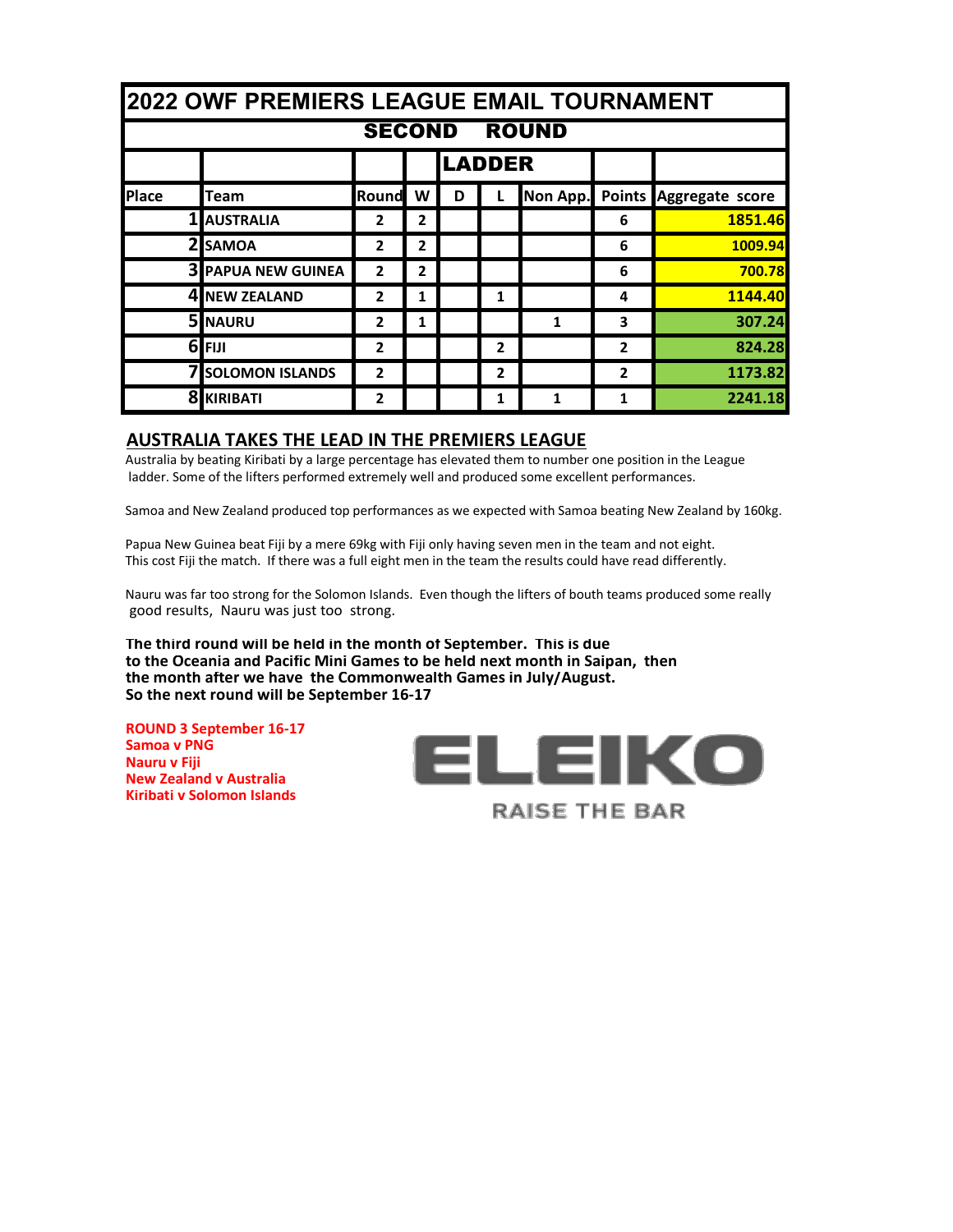#### **2022 OWF PREMIERS LEAGUE EMAIL TOURNAMENT May 13-14**

### **SOLOMON ISLANDS v NAURU**

**SOLOMON ISLANDS TEAM ROUND 2 RESULTS**

|               | <b>FULL NAME</b>                | Y/BIRTH   | <b>BODY</b>             | <b>SNATCH</b> | <b>C&amp;JERK</b> | <b>TOTAL</b> |  |
|---------------|---------------------------------|-----------|-------------------------|---------------|-------------------|--------------|--|
| <b>MALE</b>   |                                 |           | <b>WEIGHT</b>           |               |                   |              |  |
|               | 1 Stan Eddie Donga              | 1998      | 66.80                   | 100.00        | 125.00            | 225.00       |  |
|               | 2 Philip Masi                   | 2004      | 54.00                   | 87.00         | 103.00            | 190.00       |  |
|               | <b>3 Brown Chester Ramohaka</b> | 1988      | 60.90                   | 102.00        | 132.00            | 234.00       |  |
|               | 4 Robert Lafisi                 | 2007      | 60.70                   | 80.00         | 100.00            | 180.00       |  |
|               | 5 Penuel Wate                   | 2002      | 67.00                   | 80.00         | 95.00             | 175.00       |  |
|               | 6 George Sunga Atu              | 2004      | 66.90                   | 93.00         | 117.00            | 210.00       |  |
|               | 7 Battol Maesasa                | 2007      | 61.00                   | 70.00         | 87.00             | 157.00       |  |
|               | 8 John Milton Garomo            | 2008      | 93.00                   | 80.00         | 103.00            | 183.00       |  |
| <b>FEMALE</b> |                                 |           |                         |               |                   |              |  |
|               | 1 Ivarlyn Angola Atu            | 2007      | 48.50                   | 33.00         | 42.00             | 75.00        |  |
|               | 2 Rowena Eddie Donga            | 2007      | 48.80                   | 60.00         | 78.00             | 138.00       |  |
|               | 3 Jaylyn Mala                   | 2002      | 54.20                   | 53.00         | 65.00             | 118.00       |  |
|               | 4 Mary Kini Lifu                | 1994      | 57.20                   | 67.00         | 87.00             | 154.00       |  |
|               | <b>5 Betty Waneasi</b>          | 2002      | 58.50                   | 65.00         | 75.00             | 140.00       |  |
|               | 6 Shirmara Wini                 | 2005      | 59.00                   | 64.00         | 75.00             | 139.00       |  |
|               | 7 Wendy Hale                    | 1987      | 75.60                   | 70.00         | 90.00             | 160.00       |  |
|               | 8 Jenly Wini Tegu               | 1983      | 54.80                   | 80.00         | 110.00            | 190.00       |  |
|               | aggregate bodyweight            |           | 986.90                  |               |                   |              |  |
|               |                                 | <b>X2</b> | 1973-80 aggregate total | 2668.00       |                   |              |  |
|               | <b>NAURU TEAM:</b>              |           | <b>ROUND 2 RESULTS</b>  |               |                   |              |  |
| <b>MALE</b>   | <b>FULL NAME</b>                | Y/BIRTH   | B/W                     | <b>SNATCH</b> | <b>C&amp;JERK</b> | <b>TOTAL</b> |  |
|               | 1 Dito Ika                      | 2006      | 66.50                   | 110.00        | 142.00            | 252.00       |  |
|               | 2 Uea Detudamo                  | 1999      | 86.80                   | 133.00        | 167.00            | 300.00       |  |
|               | 3 Elson Brechtefeld             | 1986      | 71.30                   | 117.00        | 155.00            | 272.00       |  |
|               | 4 Shadrack Cain                 | 1999      | 62.30                   | 90.00         | 120.00            | 210.00       |  |
|               | 5JD Kanth                       | 2005      | 96.00                   | 100.00        | 125.00            | 225.00       |  |
|               | <b>6 Marcincy Cook</b>          | 2002      | 83.60                   | 120.00        | 150.00            | 270.00       |  |
|               | <b>7 Ezekiel Moses</b>          | 2001      | 74.00                   | 128.00        | 160.00            | 288.00       |  |
|               | 8 Pius Deireragea               | 2002      | 58.10                   | 65.00         | 80.00             | 145.00       |  |
| <b>FEMALE</b> |                                 |           |                         |               |                   |              |  |
|               | 1 Maxmina Uepa                  | 2002      | 73.40                   | 90.00         | 115.00            | 205.00       |  |
|               | 2 Nancy Abouke                  | 2003      | 68.60                   | 90.00         | 110.00            | 200.00       |  |
|               |                                 | 2007      | 57.50                   | 60.00         | 70.00             | 130.00       |  |
|               | 3 Jo-beth Deireragea            |           |                         |               |                   |              |  |
|               | 4 Roxima Agigo                  | 2004      | 60.40                   | 75.00         | 95.00             | 170.00       |  |
|               | <b>5 Bernice Detudamo</b>       | 2005      | 59.70                   | 65.00         | 85.00             | 150.00       |  |

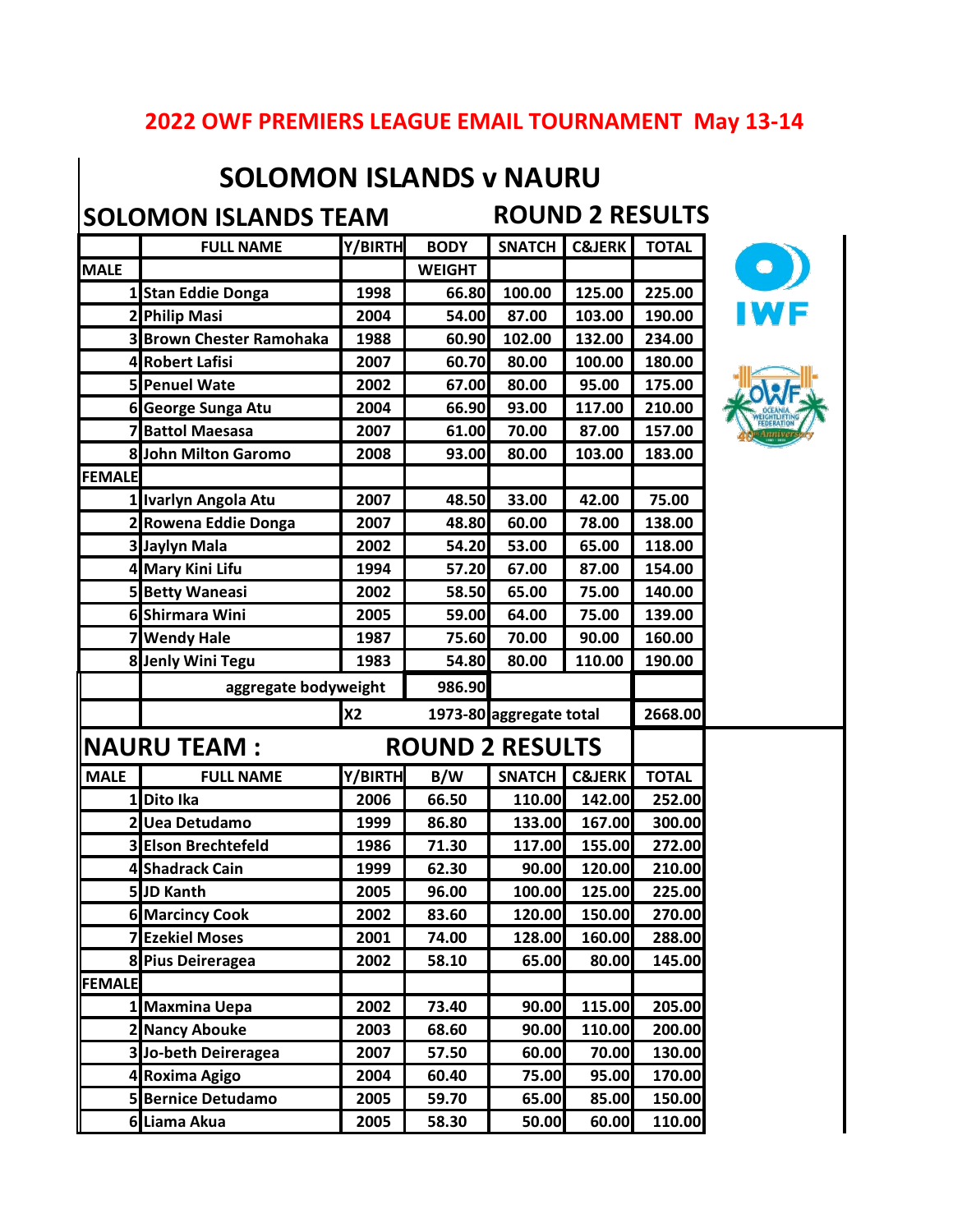|                                                  | 7 Jaya Teboua                                    | 2005    | 73.60                  | 60.00                   | 80.00             | 140.00       |  |  |  |  |  |
|--------------------------------------------------|--------------------------------------------------|---------|------------------------|-------------------------|-------------------|--------------|--|--|--|--|--|
|                                                  | 8 Myonly Stephen                                 | 2006    | 54.30                  | 70.00                   | 90.00             | 160.00       |  |  |  |  |  |
|                                                  | aggregate bodyweight                             |         | 1104.40                |                         |                   |              |  |  |  |  |  |
|                                                  |                                                  | X2      |                        | 2208.80 aggregate total |                   | 3227.00      |  |  |  |  |  |
|                                                  | SOLOMON ISLANDS totals less bodyweight= 694.20kg |         |                        |                         |                   |              |  |  |  |  |  |
|                                                  |                                                  |         |                        |                         |                   |              |  |  |  |  |  |
|                                                  | NAURU totals less bodyweight= 1018.20kg          |         |                        |                         |                   |              |  |  |  |  |  |
|                                                  | <b>NAURU won by 324kg</b>                        |         |                        |                         |                   |              |  |  |  |  |  |
|                                                  |                                                  |         |                        |                         |                   |              |  |  |  |  |  |
|                                                  |                                                  |         |                        |                         |                   |              |  |  |  |  |  |
| <b>AUSTRALIA v KIRIBATI</b>                      |                                                  |         |                        |                         |                   |              |  |  |  |  |  |
| <b>AUSTRALIA TEAM:</b><br><b>ROUND 2 RESULTS</b> |                                                  |         |                        |                         |                   |              |  |  |  |  |  |
| <b>MALE</b>                                      | <b>FULL NAME</b>                                 | Y/BIRTH | B/W                    | <b>SNATCH</b>           | <b>C&amp;JERK</b> | <b>TOTAL</b> |  |  |  |  |  |
| <b>MALE</b>                                      |                                                  |         | <b>WEIGHT</b>          |                         |                   |              |  |  |  |  |  |
|                                                  | 1 Kyle Bruce                                     | 1999    | 85.00                  | 145.00                  | 185.00            | 330.00       |  |  |  |  |  |
|                                                  | 2 Ridge Barredo                                  | 1995    | 98.00                  | 145.00                  | 177.00            | 322.00       |  |  |  |  |  |
|                                                  | 3 Tom Shannon                                    | 2003    | 94.20                  | 135.00                  | 170.00            | 305.00       |  |  |  |  |  |
|                                                  | 4 Leo Lark                                       | 1996    | 80.04                  | 120.00                  | 155.00            | 275.00       |  |  |  |  |  |
|                                                  | 5 Oliver Saxton                                  | 2003    | 88.40                  | 130.00                  | 160.00            | 290.00       |  |  |  |  |  |
|                                                  | 6 Sam Jansson                                    | 1994    | 87.50                  | 120.00                  | 160.00            | 280.00       |  |  |  |  |  |
|                                                  | 7 Michael Lane                                   | 1993    | 88.50                  | 125.00                  | 150.00            | 275.00       |  |  |  |  |  |
|                                                  | 8 Suamili Nanai                                  | 1995    | 130.00                 | 155.00                  | 200.00            | 355.00       |  |  |  |  |  |
| <b>FEMALE</b>                                    |                                                  |         |                        |                         |                   |              |  |  |  |  |  |
|                                                  | Eileen Cikamatana                                | 1999    | 84.00                  | 110.00                  | 145.00            | 255.00       |  |  |  |  |  |
|                                                  | 2 Brenna Kean                                    | 1995    | 61.50                  | 85.00                   | 110.00            | 195.00       |  |  |  |  |  |
|                                                  | <b>3 Renee Hogan</b>                             | 1996    | 64.00                  | 75.00                   | 100.00            | 175.00       |  |  |  |  |  |
|                                                  | 4 Ebony Gorincu                                  | 1989    | 74.30                  | 85.00                   | 110.00            | 195.00       |  |  |  |  |  |
|                                                  | 5 Tamara Dinsmore                                | 1986    | 74.90                  | 81.00                   | 112.00            | 193.00       |  |  |  |  |  |
|                                                  | 6 Darcy Kay                                      | 1993    | 72.00                  | 80.00                   | 105.00            | 185.00       |  |  |  |  |  |
|                                                  | <b>7 Sarah Cochrane</b>                          | 1989    | 65.40                  | 75.00                   | 85.00             | 160.00       |  |  |  |  |  |
|                                                  | 8 Halle Mifsud                                   | 2000    | 60.40                  | 60.00                   | 85.00             | 145.00       |  |  |  |  |  |
|                                                  | aggregate bodyweight                             |         | 1308.14                |                         |                   |              |  |  |  |  |  |
|                                                  |                                                  | X2      |                        | 2616.28 aggregate total |                   | 3935.00      |  |  |  |  |  |
|                                                  | <b>KIRIBATI TEAM:</b>                            |         | <b>ROUND 2 RESULTS</b> |                         |                   |              |  |  |  |  |  |
|                                                  | <b>FULL NAME</b>                                 | Y/BIRTH | <b>BODY</b>            | <b>SNATCH</b>           | <b>C&amp;JERK</b> | <b>TOTAL</b> |  |  |  |  |  |
| <b>MALE</b>                                      |                                                  |         | <b>WEIGHT</b>          |                         |                   |              |  |  |  |  |  |
| 1                                                | <b>Titara Tekaiti</b>                            | 1998    | 83.10                  | 120.00                  | 150.00            | 270.00       |  |  |  |  |  |
|                                                  | 2Bue lororimo                                    | 2002    | 98.50                  | 95.00                   | 130.00            | 225.00       |  |  |  |  |  |
|                                                  | <b>3 Betero Francis</b>                          | 1996    | 68.30                  | 95.00                   | 120.00            | 215.00       |  |  |  |  |  |
|                                                  | 4 Kaimauri Erati                                 | 2004    | 62.10                  | 90.00                   | 100.00            | 190.00       |  |  |  |  |  |
|                                                  | 5 Reina Takenteiti                               | 2004    | 54.90                  | 80.00                   | 90.00             | 170.00       |  |  |  |  |  |
|                                                  | 6 Kaburetei leata                                | 2003    | 52.50                  | 65.00                   | 75.00             | 140.00       |  |  |  |  |  |
|                                                  | <b>Timon Riino</b>                               | 2004    | 60.90                  | 60.00                   | 75.00             | 135.00       |  |  |  |  |  |
|                                                  | 8 Marontau Nauoko                                | 2001    | 60.10                  | 60.00                   | 75.00             | 135.00       |  |  |  |  |  |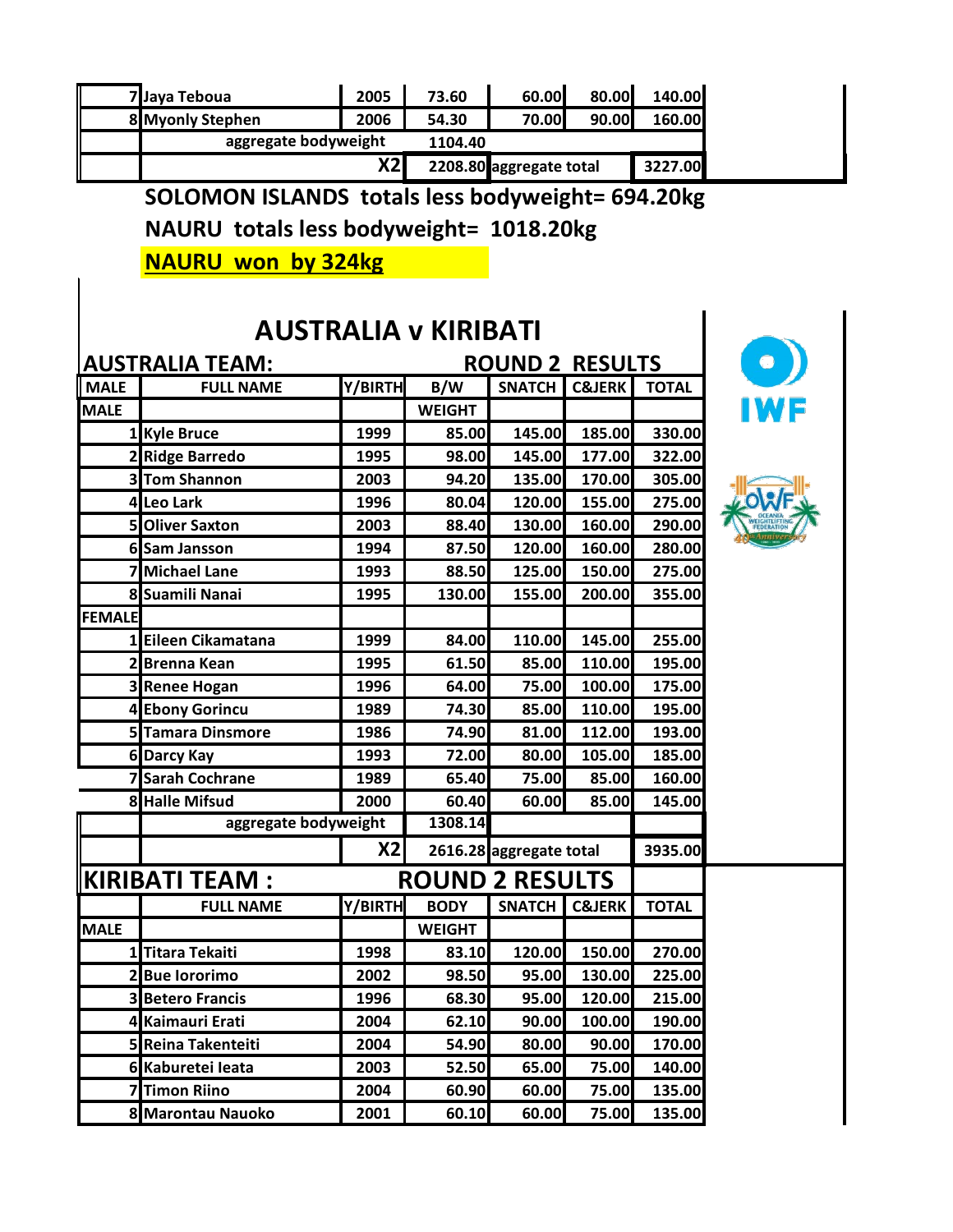| <b>FEMALE</b> |                               |      |        |                         |       |         |
|---------------|-------------------------------|------|--------|-------------------------|-------|---------|
|               | 1 Miita Maikara               | 2002 | 53.50  | 36.00                   | 40.00 | 76.00   |
|               | 2 Abiata M'aio                | 2007 | 52.00  | 36.00                   | 42.00 | 79.00   |
|               | 3 Teangiro Taauta             | 2004 | 65.80  | 52.00                   | 65.00 | 117.00  |
|               | 4 Tabureiti Mauiika           | 2007 | 55.10  | 40.00                   | 50.00 | 90.00   |
|               | 5 Tenganga Taunikarawa        | 2008 | 79.10  | 54.00                   | 65.00 | 119.00  |
|               | <b>6</b> Arikitaake Raibwebwe | 2004 | 79.10  | 51.00                   | 60.00 | 111.00  |
|               |                               |      |        |                         |       |         |
| 8             |                               |      |        |                         |       |         |
|               | aggregate bodyweight          |      | 925.00 |                         |       |         |
|               |                               | X2   |        | 1850.00 aggregate total |       | 2072.00 |

**AUSTRALIA totals less bodyweight= 1318.72kg**

**KIRIBATI totals less bodyweight= 222.00kg**

**AUSTRALIA won by 1096.72kg**

#### **SAMOA v NEW ZEALAND**

| <b>SAMOA TEAM:</b><br><b>ROUND 2 RESULTS</b> |                         |         |                        |                         |                   |              |
|----------------------------------------------|-------------------------|---------|------------------------|-------------------------|-------------------|--------------|
| <b>MALE</b>                                  | <b>FULL NAME</b>        | Y/BIRTH | B/W                    | <b>SNATCH</b>           | <b>C&amp;JERK</b> | <b>TOTAL</b> |
|                                              | 1John Tafi              | 2002    | 72.15                  | 135.00                  | 170.00            | 305.00       |
|                                              | 2 Nevo Ioane            | 1988    | 66.89                  | 125.00                  | 165.00            | 290.00       |
|                                              | <b>3</b> Bob Pesaleli   | 1993    | 79.91                  | 142.00                  | 172.00            | 314.00       |
|                                              | 4 Jack Opeloge          | 2000    | 97.94                  | 162.00                  | 200.00            | 362.00       |
|                                              | 5 Tovio Ah Chong        | 2000    | 81.90                  | 105.00                  | 140.00            | 245.00       |
|                                              | 6 Petelo lautusi        | 1996    | 117.08                 | 157.00                  | 202.00            | 359.00       |
|                                              | 7 Duncan Leilua         | 2004    | 65.10                  | 100.00                  | 135.00            | 235.00       |
|                                              | 8 Don Opeloge           | 1999    | 95.95                  | 165.00                  | 210.00            | 375.00       |
| <b>FEMALE</b>                                |                         |         |                        |                         |                   |              |
|                                              | 1 Avatu Opeloge         | 2005    | 72.34                  | 80.00                   | 100.00            | 180.00       |
| 2                                            | <b>Alison Sefo</b>      | 1994    | 65.15                  | 80.00                   | 100.00            | 180.00       |
|                                              | 3 Sekolasitika Isaia    | 2000    | 54.55                  | 70.00                   | 95.00             | 165.00       |
|                                              | 4 Imoasina Pelenato     | 2006    | 88.10                  | 85.00                   | 117.00            | 202.00       |
|                                              | 5 Faustina Opeloge      | 2005    | 83.89                  | 85.00                   | 110.00            | 195.00       |
|                                              | <b>6 Lesila Fiapule</b> | 2001    | 112.36                 | 107.00                  | 144.00            | 251.00       |
|                                              | 7 Luniarra Sipaia       | 1993    | 129.58                 | 110.00                  | 155.00            | 265.00       |
|                                              | 8 Feagaiga Stowers      | 2000    | 117.50                 | 130.00                  | 162.00            | 292.00       |
|                                              | aggregate bodyweight    |         |                        | 1400.39 aggregate total |                   |              |
|                                              |                         | X2      | 2800.78                |                         |                   | 4215.00      |
|                                              | $\ $ NEW ZEALAND TEAM : |         | <b>ROUND 2 RESULTS</b> |                         |                   |              |
| <b>MALE</b>                                  | <b>FULL NAME</b>        | Y/BIRTH | B/W                    | <b>SNATCH</b>           | <b>C&amp;JERK</b> | <b>TOTAL</b> |
|                                              | 1 Junior Tasi           | 1995    | 114.30                 | 155.00                  | 190.00            | 345.00       |
|                                              | 2 Siaosi Leuo           | 1992    | 111.00                 | 140.00                  | 185.00            | 325.00       |



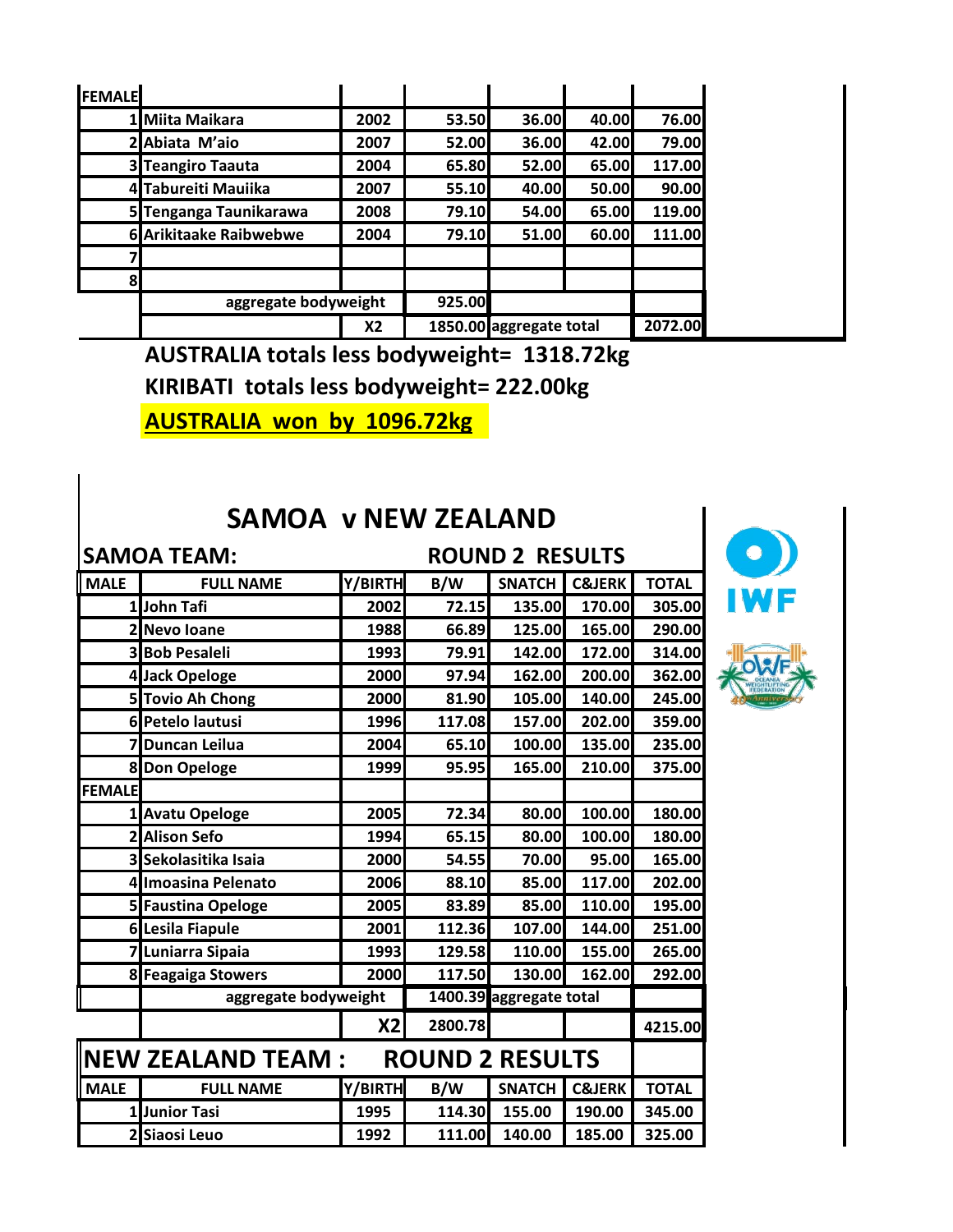|               | <b>3</b> Anthony Taylor | 1996 | 81.00   | 120.00                  | 150.00 | 270.00  |  |
|---------------|-------------------------|------|---------|-------------------------|--------|---------|--|
|               | 4 Cameron McTaggart     | 1997 | 88.10   | 135.00                  | 165.00 | 300.00  |  |
|               | 5 Vester Villalon       | 1991 | 72.50   | 125.00                  | 155.00 | 280.00  |  |
|               | <b>6 Avery Fesolai</b>  | 2002 | 61.00   | 100.00                  | 130.00 | 230.00  |  |
|               | <b>Cam Urgert</b>       | 1993 | 95.20   | 140.00                  | 160.00 | 300.00  |  |
|               | <b>8</b> Johan Roberts  | 2004 | 80.10   | 120.00                  | 155.00 | 275.00  |  |
| <b>FEMALE</b> |                         |      |         |                         |        |         |  |
|               | 1 Olivia Selemaia       | 2006 | 65.40   | 86.00                   | 105.00 | 191.00  |  |
|               | 2 Megan Signal          | 1990 | 72.10   | 90.00                   | 110.00 | 200.00  |  |
|               | <b>3 Rachel Duncan</b>  | 2003 | 70.30   | 83.00                   | 105.00 | 188.00  |  |
|               | 4 Miniah Summerell      | 2003 | 114.85  | 88.00                   | 110.00 | 198.00  |  |
|               | 5 Emma McIntyre         | 1991 | 64.10   | 86.00                   | 110.00 | 196.00  |  |
|               | 6 Kanah Andrews-Nahu    | 2001 | 81.20   | 95.00                   | 115.00 | 210.00  |  |
|               | 7 Hayley Whiting        | 1993 | 83.40   | 100.00                  | 120.00 | 220.00  |  |
|               | 8 Renee Baarspul        | 1986 | 77.40   | 90.00                   | 100.00 | 190.00  |  |
|               | aggregate bodyweight    |      | 1331.95 |                         |        |         |  |
|               |                         | X2   |         | 2663.90 aggregate total |        | 3918.00 |  |

**SAMOA totals less bodyweight X2= 1414.22kg NEW ZEALAND totals less bodyweight X2 = 1254.10kg SAMOA won by 160.12kg**

#### **FIJI v PAPUA NEW GUINEA**

#### **FIJI TEAM: ROUND 2 RESULTS**

| <b>MALE</b>   | <b>FULL NAME</b>               | Y/BIRTH | B/W     | <b>SNATCH</b>           | <b>C&amp;JERK</b> | <b>TOTAL</b> |
|---------------|--------------------------------|---------|---------|-------------------------|-------------------|--------------|
|               | 1 Eroni Caucau Talemaigau      | 2006    | 55.00   | 90.00                   | 115.00            | 205.00       |
|               | 2 Apakuki Tabuaiwaiwai         | 2002    | 59.20   | 80.00                   | 100.00            | 180.00       |
|               | <b>3 Daniel Shaw</b>           | 2005    | 65.50   | 85.00                   | 110.00            | 195.00       |
|               | 4 Solomoni Lili Vira           | 2004    | 61.00   | 105.00                  | 125.00            | 225.00       |
|               | 5 Patrick Tawake               | 1989    | 81.10   | 120.00                  | 145.00            | 265.00       |
|               | <b>6 Charlie Loloher</b>       | 1993    | 89.00   | 115.00                  | 145.00            | 260.00       |
|               | 7 Timothy Vakuruivalu          | 1999    | 101.65  | 115.00                  | 145.00            | 260.00       |
| 8             |                                |         |         |                         |                   |              |
| <b>FEMALE</b> |                                |         |         |                         |                   |              |
|               | <b>1 ATECA VIRA</b>            | 2007    | 45.60   | 55.00                   | 60.00             | 120.00       |
|               | <b>2 MARION VIRA</b>           | 2002    | 54.30   | 55.00                   | 70.00             | 125.00       |
|               | 3 Miriama Taletawa             | 2005    | 64.80   | 68.00                   | 85.00             | 153.00       |
|               | 4 Seibuita Talemaiwasa         | 2004    | 69.90   | 70.00                   | 85.00             | 155.00       |
|               | 5 Apolonia Vaivai              | 1991    | 74.30   | 92.00                   | 110.00            | 202.00       |
|               | 6 Vikatoria Taka               | 2000    | 80.40   | 60.00                   | 80.00             | 140.00       |
|               | <u> 7 Lyna -May Domonatani</u> | 2020    | 81.15   | 60.00                   | 80.00             | 140.00       |
|               | <b>8 Helen Seipua</b>          | 2002    | 111.32  | 82.00                   | 105.00            | 195.00       |
|               | aggregate bodyweight           |         | 1094.22 |                         |                   |              |
|               |                                | X2      |         | 2188.44 aggregate total |                   | 2820.00      |
|               | <b>PAPUA NEW GUINEA TEAM:</b>  |         |         | <b>ROUND 2 RESULTS</b>  |                   |              |
| <b>MALE</b>   | <b>FULL NAME</b>               | Y/BIRTH | B/W     |                         | SNATCH   C&JERK   | <b>TOTAL</b> |